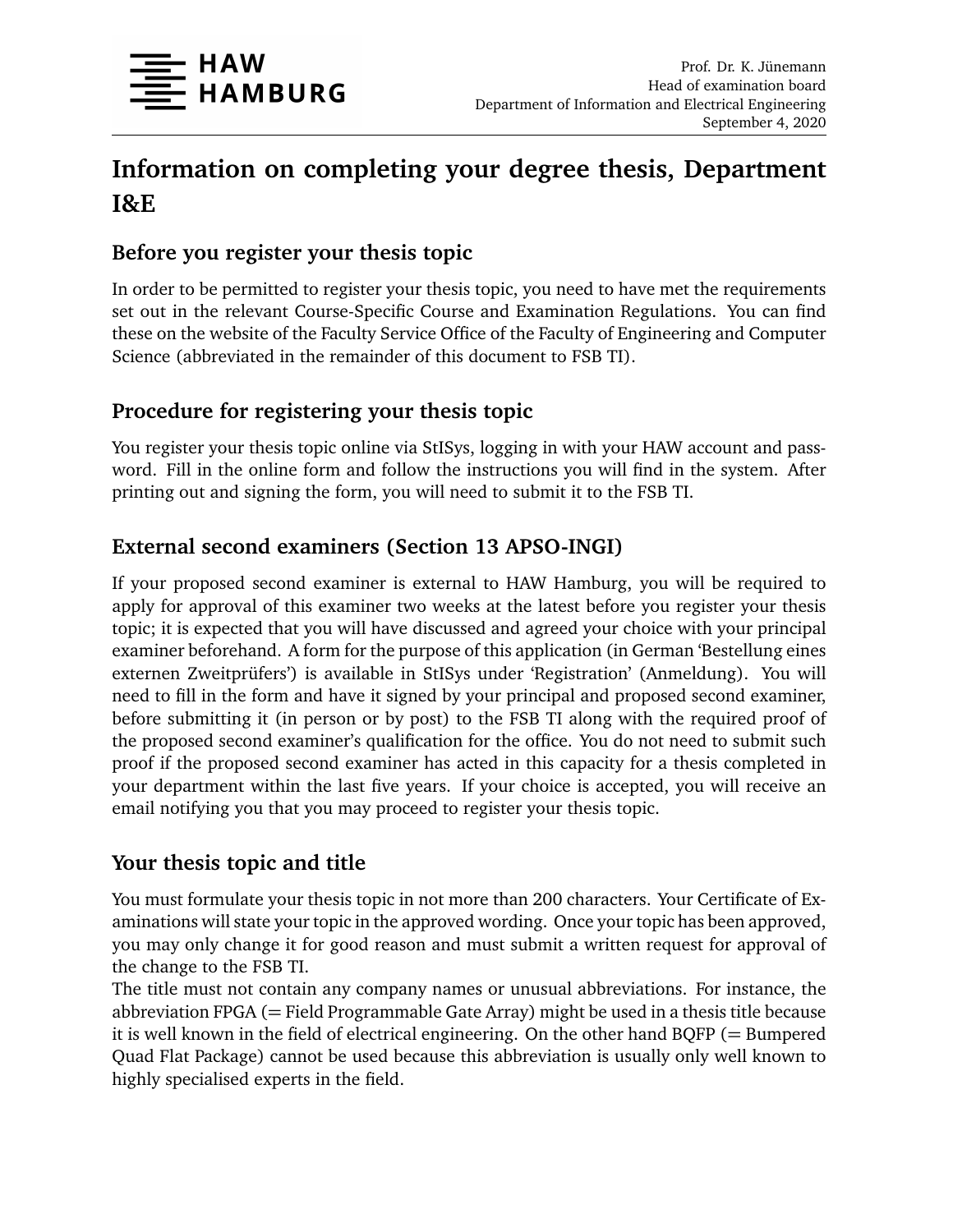In general the title should not be too long and crowded with details. It should give also those readers who are not experts in the field an idea what topic is covered in the thesis.

#### **Thesis completion time frame**

Counted from the day of approval of your thesis topic, you have three months to complete a Bachelor thesis and six months for a Master thesis (see the relevant Course-Specific Course and Examination Regulations). The minimum period after which you may submit your thesis is half of the period allowed for completion, that is, six weeks for Bachelor theses and three months for Master theses.

The date of approval of the thesis topic is not counted when establishing the final day of the period allowed for completion [cf. Section 187 (1) BGB]. For this reason, the date of approval of the thesis topic and that of the final day of the period allowed for completion usually receive the same reference number, signifying the relevant day of the month [cf. Section 188 (2) BGB].

If the final day of the period allowed for completion, i.e. the final day on which you may permissibly submit your thesis, is not a working day for HAW Hamburg administration, that is, if it is a Saturday, Sunday or public holiday, you can submit your thesis in person to the FSB TI on the next working day. The date of submission for theses submitted by post shall be deemed to be that of the postal date stamp on the envelope, which must be clearly legible. Please retain proof of postage.

# **Extensions to the submission deadline (Section 15 (5) APSO-INGI)**

If you require an extension to the submission deadline for good and plausible reasons, you may apply in writing for an extension, submitting your request to the FSB TI – using the appropriate form which you can find on its website - along with proof or documentation of your reasons for the request. If possible, ensure you have done so at least two weeks before the original deadline. Please note that the maximum possible duration of any extension shall be half of the time originally allowed for completion.

In the case of illness the submission deadline can be extended by the duration of the illness, as stated on a medical certificate. This certificate has to be handed in *immediately* to the FSB TI together with the form [https://www.haw-hamburg.de/fileadmin/TI/FSB/](https://www.haw-hamburg.de/fileadmin/TI/FSB/AerztlichesAttest.pdf) [AerztlichesAttest.pdf](https://www.haw-hamburg.de/fileadmin/TI/FSB/AerztlichesAttest.pdf).

Note that the submission deadline *cannot* be extended due to risks that should have been taken into account by usual project management methods (like, for example, late delivery of hardware).

# **Structure of your thesis**

Your thesis should have the following structure (see also the templates for theses):

• Cover sheet  $(240 \text{ g/m2})$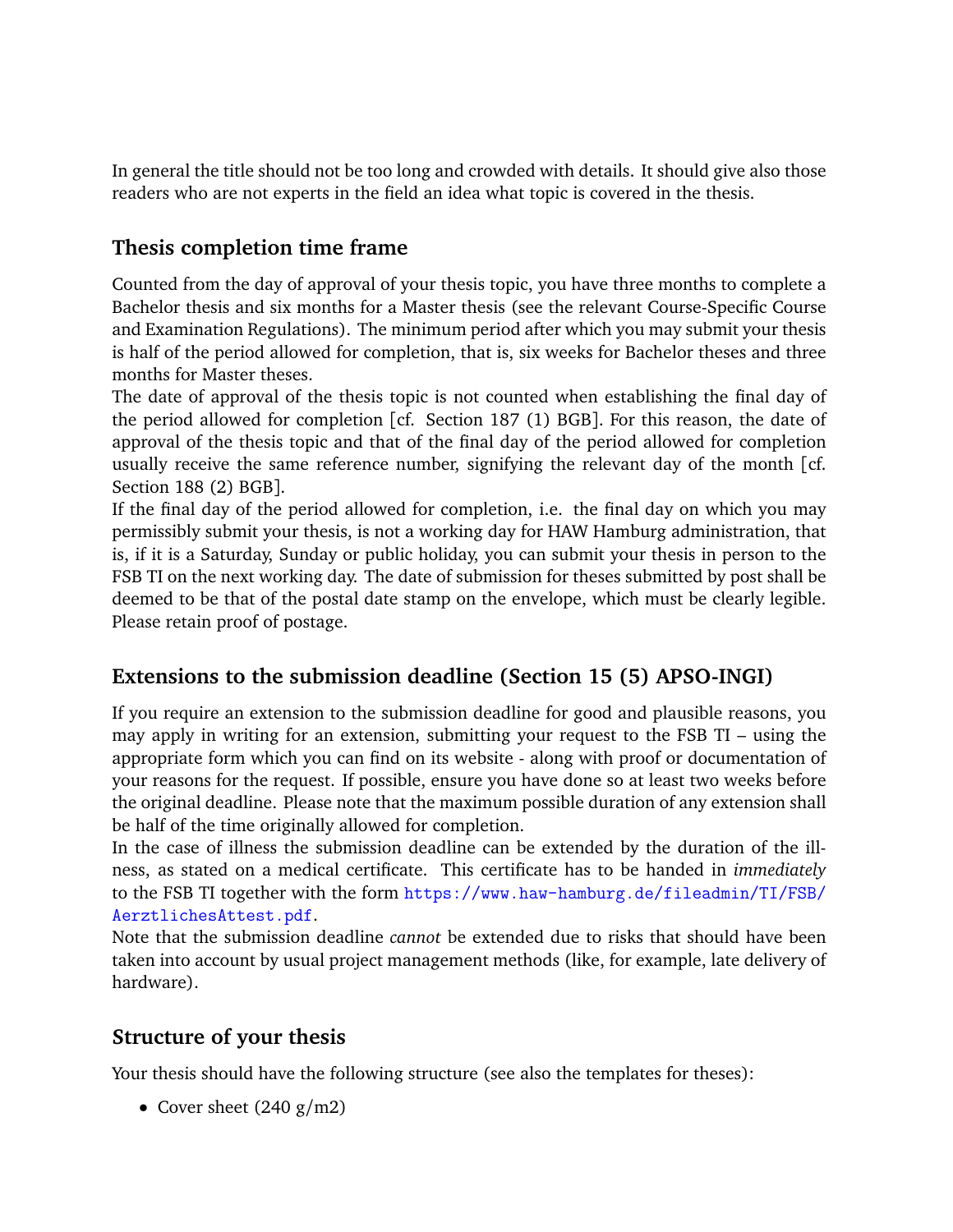- First page with the required information about the thesis
- Second page: summary of your thesis in German and English, which must both fit on this page
- Table of contents
- Last page: your declaration that the thesis is your own work (Section 15 (6) APSO-INGI), see the thesis templates for the wording
- Adhesive binding which leaves your cover sheet visible

If your thesis is the result of a group project, you must ensure that the closing declaration indicates clearly and unambiguously which parts of the text were completed by which of the authors (Section 15 (6) APSO-INGI).

# **Submission of your thesis**

You must submit your thesis to the FSB TI in person during its regular office hours. If you are unable to do so for any reason, it remains your responsibility to ensure that the thesis reaches the FSB TI by post within the specified time frame (Section 15 (4) APSO-INGI). You must submit the following to the FSB TI:

- *Two* bound copies of the thesis, each with a CD (or DVD) containing the thesis in pdf format and possibly the appendix,
- *One* separate CD with the thesis in pdf format. *Please use only the publication sheet as the cover for your CD*,
- *Two* publication sheets (A4 printout), signed,
- *One* submission sheet (you will have received this along with the email confirming the registration of your topic)

If your second examiner is *external* to HAW Hamburg only one bound copy must be submitted to the FSB TI. Additionally, a confirmation from your second examiner that she or he has received the second bound copy of the thesis must be submitted.

#### **Some remarks on the CDs**

Each submitted copy of the thesis should contain a CD or DVD (ideally attached to the inner back side of the thesis). In addition to the pdf version of the thesis this CD can contain further data which form the appendix to the thesis, for example

- source code,
- measurement values,
- data sheets,
- figures and literature that can be reproduced electronically.